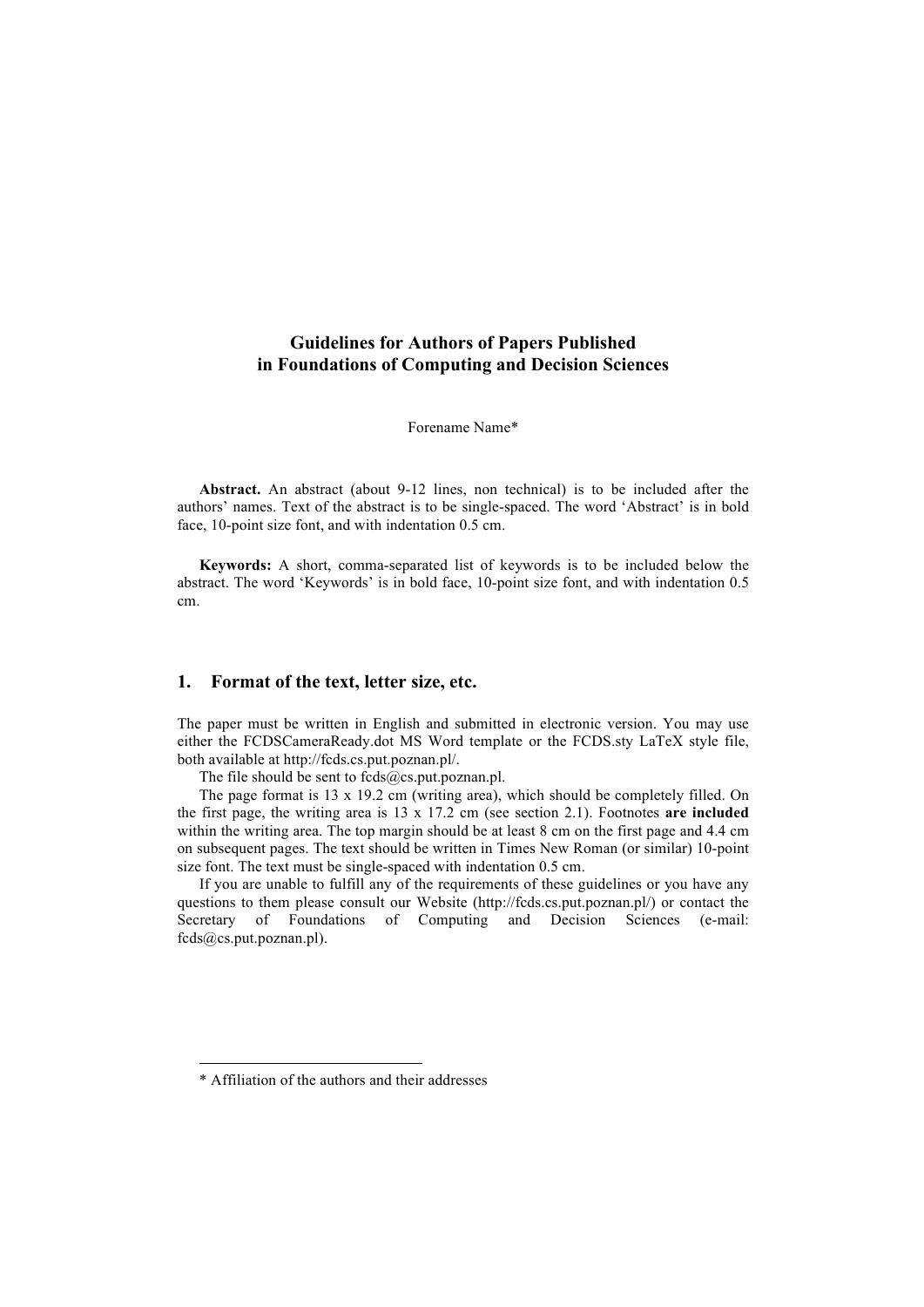## **2. Layout of the paper**

#### **2.1. Title, Authors' names and affiliation**

The paper title must be centred and written using Title Case (first letters in capitals except of articles, prepositions and coordinating conjunctions) in bold face, 12-point size font. Please, **leave 2 cm free space above the title**, i.e. the length of the writing area on the first page should be equal to 17.2 cm **including footnote**. Authors' names should be also centred. Leave 1 cm free space between the title heading and the authors' names and another 1 cm between the authors' names and the beginning of the abstract.

Affiliation of the authors should be put in a footnote on the first page.

### **2.2. Section numbering and headings**

Section numbering is  $1, 2, \ldots$  For subsections use numbering like:  $2.1, 2.2, \ldots, 2.1.1, 2.1.2$ . Do not use deeper hierarchy. Section and subsection headings should be typed in bold letters (12 pt, 11 pt, and 10 pt, respectively) with 0.5 cm space below each heading. The space above the headings is 0.9 cm for sections and 0.7 cm subsections.

#### **2.2.1. Paragraphs**

Please, use indentation 0.5 cm at the beginning of each paragraph, except of the first paragraph after a heading.

# **3. Equations, figures, tables**

Equations should be centred. If you need to number equations, please do it at the right-hand side by enclosing the numbers in parentheses, e.g.:

$$
g(C) = \sum_{i=1}^{m} \sum_{k \in C_i} \left\| x_k - \overline{x}_{C_i} \right\|^2
$$
 (1)

Figures and tables must be included at appropriate places in the text. Examples for the legends are: **Figure 3. Plot of …**, **Table 1. Data of …** (use Arabic numerals). Figures and tables have to be centred at the page. Please leave enough space between the text and the figure. Please do not use colours in your figures as they will be printed in black & white, which can considerably reduce their readability.